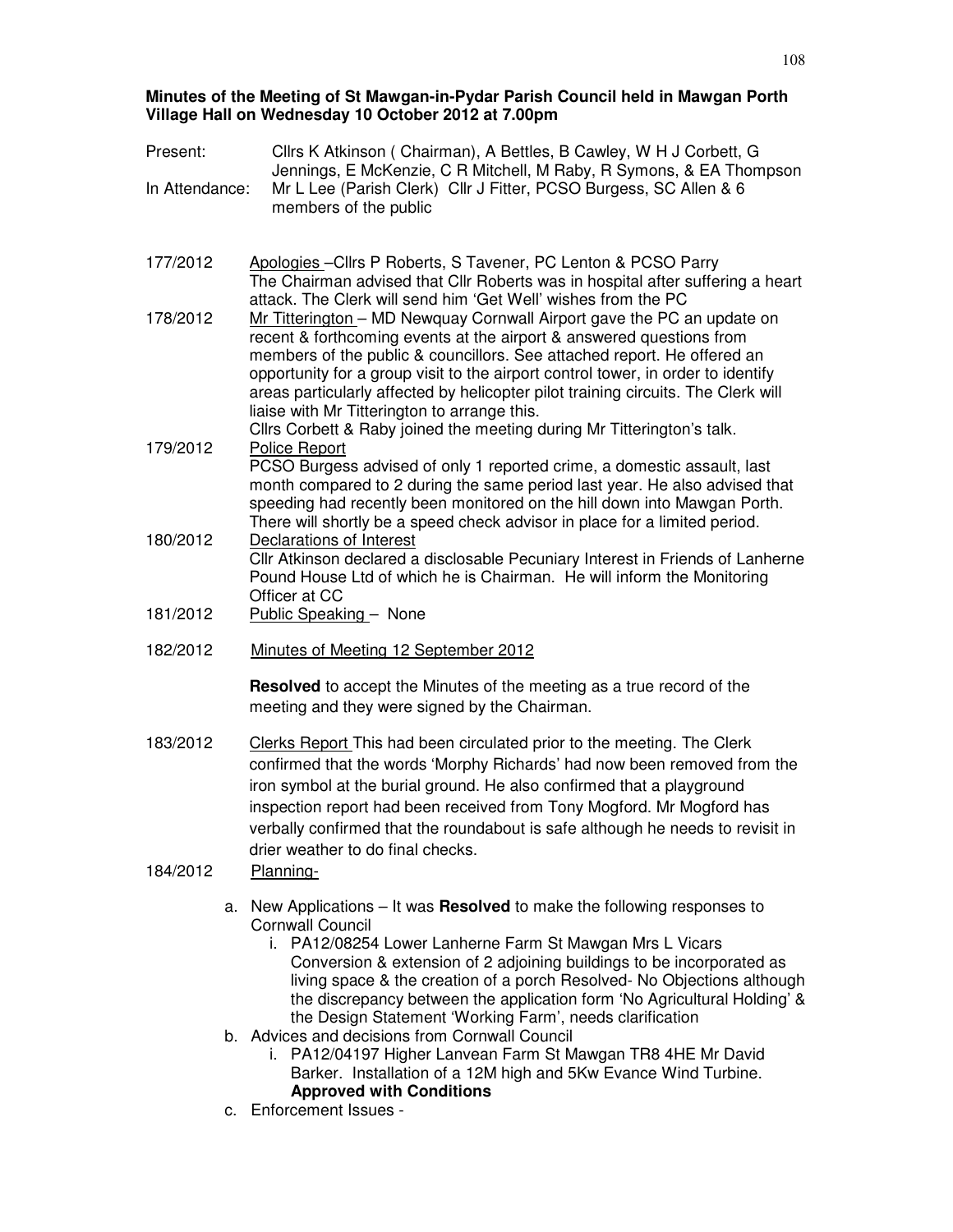- i. The outer covering of the caravan at Riviera Inn has now been removed & creates a health & safety issue. The whole of the site is now absolutely unsightly. The Clerk will request CC take further action.
- ii. A caravan has now been sited on a patch of ground off Long Lane opposite Adrian Old's farm. The clerk will advise CC.
- iii. Seacrest The PC is not happy with CC's decision to allow an ancillary building to be erected without Planning Permission. The PC will ask CC's own solicitors to check on the legality as this could set a precedent.
- d. S.106 Agreement White Lodge Cllr Fitter confirmed that the PC will get the money due to it. Phil Mason & John James CC are totally aware of the situation & will identify funds from the Newquay area to return to St Mawgan. Cllr Fitter also advised that progress was being made towards obtaining the S.106 monies due from Moonrakers. The developer has now been traced. Cllr Fitter will email the Clerk with the details.

185/2012 Amenity Area

- a. Working Group Report- A report was circulated prior to the meeting
- b. Minor repairs- this was deferred until November due to Cllr Roberts' illness
- c. Memorial for KJ Grinnell Dec'd **Resolved** to approve memorial
- d. Trees at Churchyard This was discussed under emergency procedures in view of a perceived safety risk. A quote to remove several trees had been received & the Clerk will arrange for a second quote. **Resolved** to send both quotes to the PCC suggesting they a) obtain a Faculty from the Diocese to fell the trees & b) ask for their view on payment for the tree felling. CC will also need to be informed of the proposed felling. Members queried whether the extent of tree felling envisaged could be correctly categorised as 'Maintenance' which is the PC's responsibility. Cllr Thompson declared an interest in this item & took no part in the discussion.

#### 186/2012 Beach & Environment

- a. Working Group Report None Received
- b. Beach Cleaning **Resolved** to request Mr Farmer clean the beach once at the start & once at the end of both October half-term & Xmas holidays
- c. Indian Balsam in river Correspondence A & J Whatling **Resolved** to ask the Environment Agency to attend to the Himalayan Balsam on the river bank.

#### 187/2012 Transport & Rights of Way

- a. Working Group Report None received although a report from Newquay Airport had been circulated prior to the meeting.
- b. Bolingey to Whitewater Unclassified Road **Resolved** to request Tim Michell clear path, on time and materials basis, subject to tying up loose ends with Steve Bayley CC regarding ownership of the land. When the land has been cleared it will be necessary to erect 'Badger Warning' signs & monitor activity on a daily basis for 21 days.
- c. Goat Track damage **Resolved** to request CC Highways attend to repair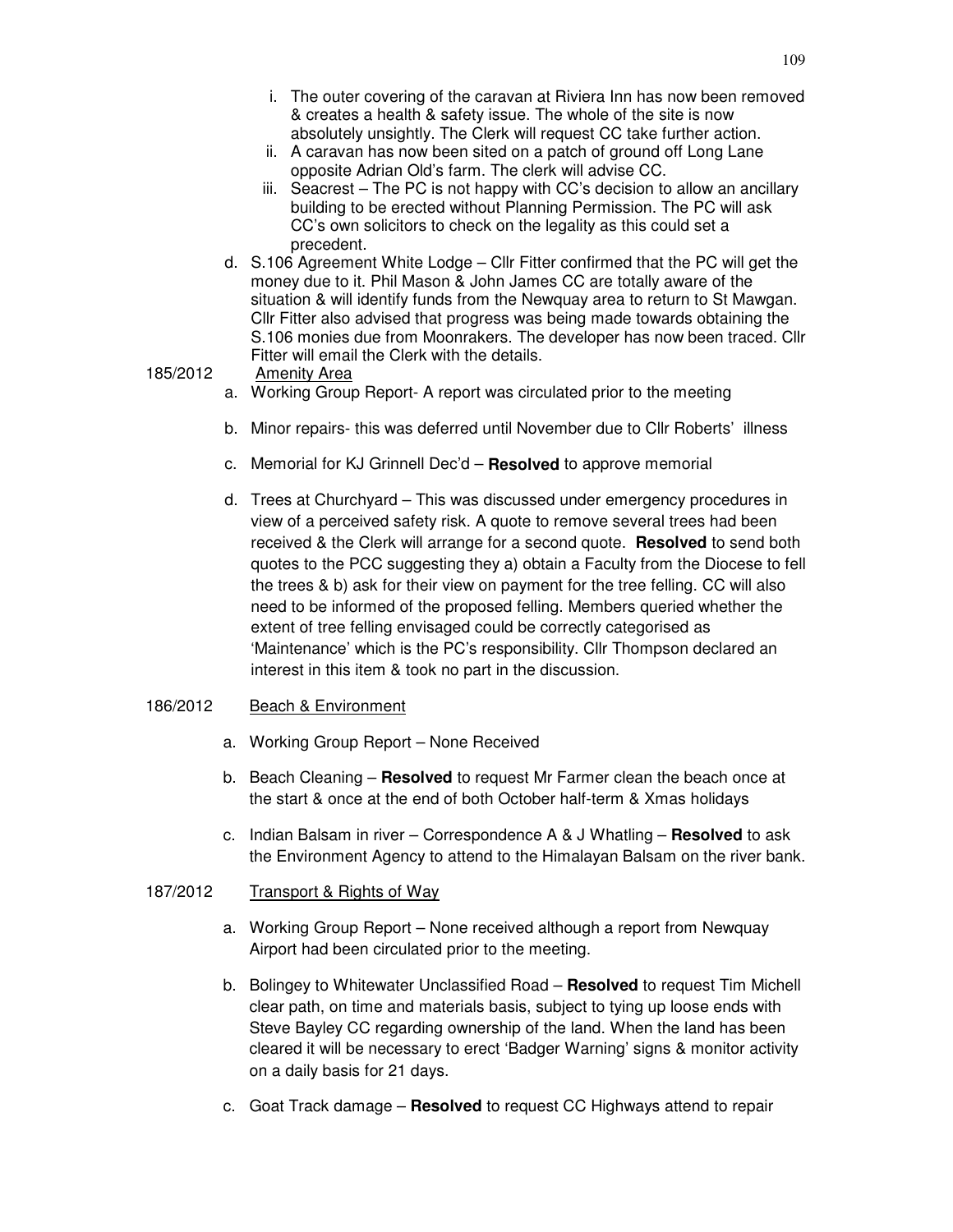## 188/2012 Reports – None

189/2012 Interruptions to the water supply – **Resolved** to write to SWWA regarding regular interruptions due to pipe leaks throughout the parish

# 190/2012 Accounts –

a. It was **Resolved** to pay the following accounts:

|          |    | T Michell                                                                                                                                                                                                                                                             | Maintenance September           | £1133.42  |  |  |
|----------|----|-----------------------------------------------------------------------------------------------------------------------------------------------------------------------------------------------------------------------------------------------------------------------|---------------------------------|-----------|--|--|
|          |    | L Lee                                                                                                                                                                                                                                                                 | Salary & Expenses September     | £ 817.95  |  |  |
|          |    | M Farmer                                                                                                                                                                                                                                                              | <b>Beach Cleaning September</b> | £ 700.00  |  |  |
|          |    | S Gardner                                                                                                                                                                                                                                                             | Re-imbursement re Elm trees     | £ 82.00   |  |  |
|          |    | D Vickery                                                                                                                                                                                                                                                             | Bus shelter clean July-Sept     | £ 100.00  |  |  |
|          |    | The Outdoor Play People Roundabout Repairs                                                                                                                                                                                                                            |                                 | £1140.00  |  |  |
|          |    | <b>Ordnance Survey</b>                                                                                                                                                                                                                                                | Map Copying Licence             | £ 65.70   |  |  |
|          |    | Parc Signs Ltd                                                                                                                                                                                                                                                        | Notice Board Repair- St Mawgan  | £180.00   |  |  |
|          |    | Royal British Legion                                                                                                                                                                                                                                                  | Remembrance Day Wreath          | £ $50.00$ |  |  |
| 191/2012 |    | Total<br>£4269.07<br>Business Beach Contributions - The Clerk advised that £1640.00 had been<br>collected from businesses so far this year, compared to £2783.00 for the<br>whole of last year. Cllr Tavener & the Clerk will chase the outstanding<br>contributions. |                                 |           |  |  |
| 192/2012 |    | Correspondence for information - All circulated<br>a. CALC - The Week Issues 26 & 27                                                                                                                                                                                  |                                 |           |  |  |
|          |    | b. Copy of letter regarding event at Falcon Inn on 01 September 2012                                                                                                                                                                                                  |                                 |           |  |  |
|          | C. | CRCC- Human Rights, Human Lives Workshops - Various dates                                                                                                                                                                                                             |                                 |           |  |  |
|          | d. | CWFSDB. - Cornwall's lack of democracy - Cornish Guardian article                                                                                                                                                                                                     |                                 |           |  |  |
|          |    | e. CWFSDB.- Statement from Cornwall Waste Forum                                                                                                                                                                                                                       |                                 |           |  |  |
|          | f. | CC- Localism Newsletter editions 9 & 10, 10 September & 01 October 2012                                                                                                                                                                                               |                                 |           |  |  |
|          |    | g. Newquay Neighbourhood Watch - Summer 2012 Newsletter                                                                                                                                                                                                               |                                 |           |  |  |
|          |    | h. CC - Cornwall Countryside Access Forum - Agenda 25 September 2012                                                                                                                                                                                                  |                                 |           |  |  |
|          | i. | Western Morning News - Pounds for People - Nominations for Worthy<br>Causes                                                                                                                                                                                           |                                 |           |  |  |
|          | j. | CC- Message from Leader 17 & 25 September incl. Governance Review<br><b>Inquiry Submission</b>                                                                                                                                                                        |                                 |           |  |  |

k. CC- Social Media Week 24-28 September 2012 Drop in sessions